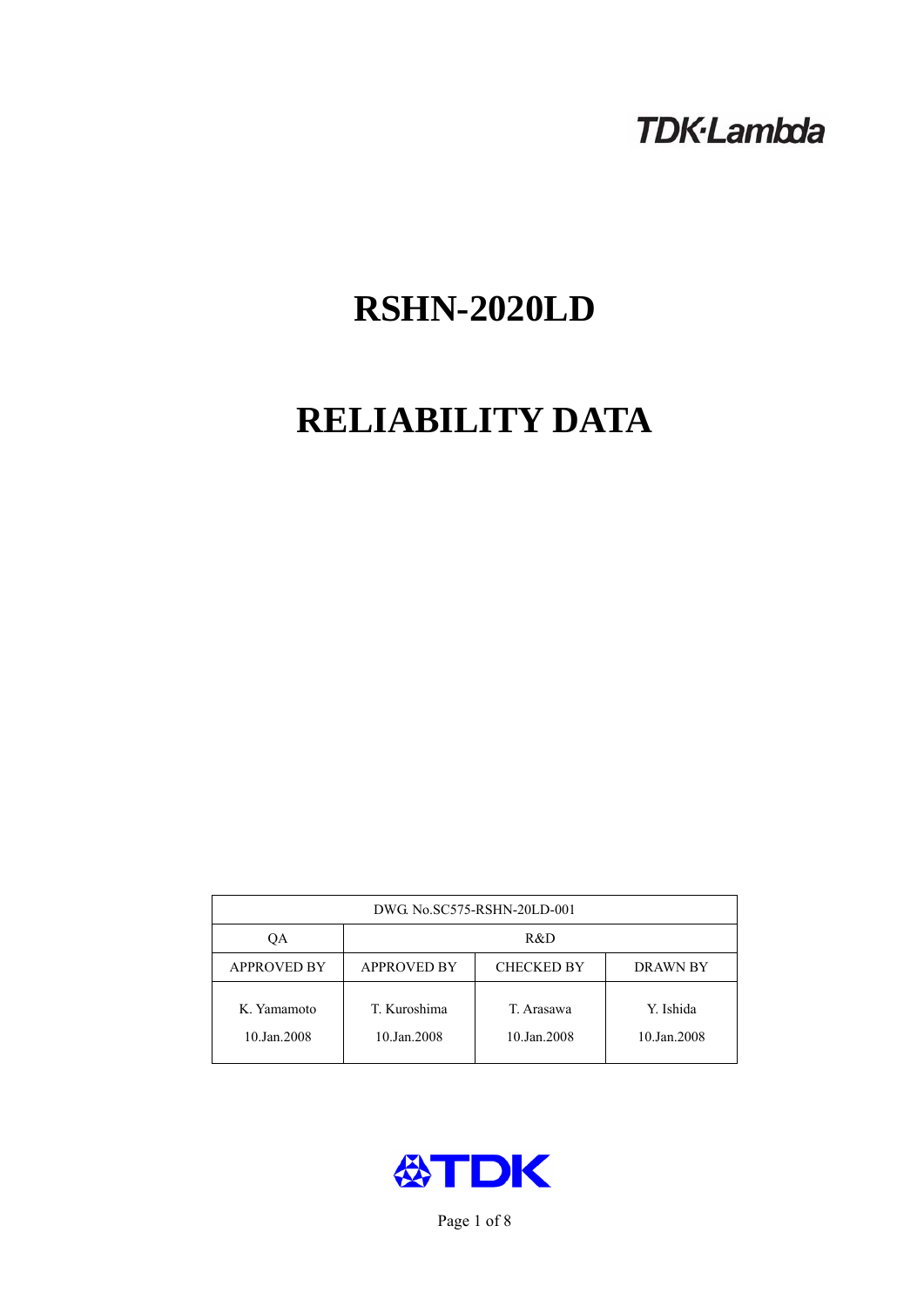### **RSHN-2020LD**

# **I N D E X**

|                                     | Page   |
|-------------------------------------|--------|
| 1. Calculated Values of MTBF        | Page-3 |
| 2. Vibration Test                   | Page-4 |
| 3. Heat Cycle Test                  | Page-5 |
| 4. Humidity Test                    | Page-6 |
| 5. High Temperature Resistance Test | Page-7 |
| 6. Low Temperature Storage Test     | Page-8 |

The following data are typical values. As all units have nearly the same characteristics, the data to be considered as ability values.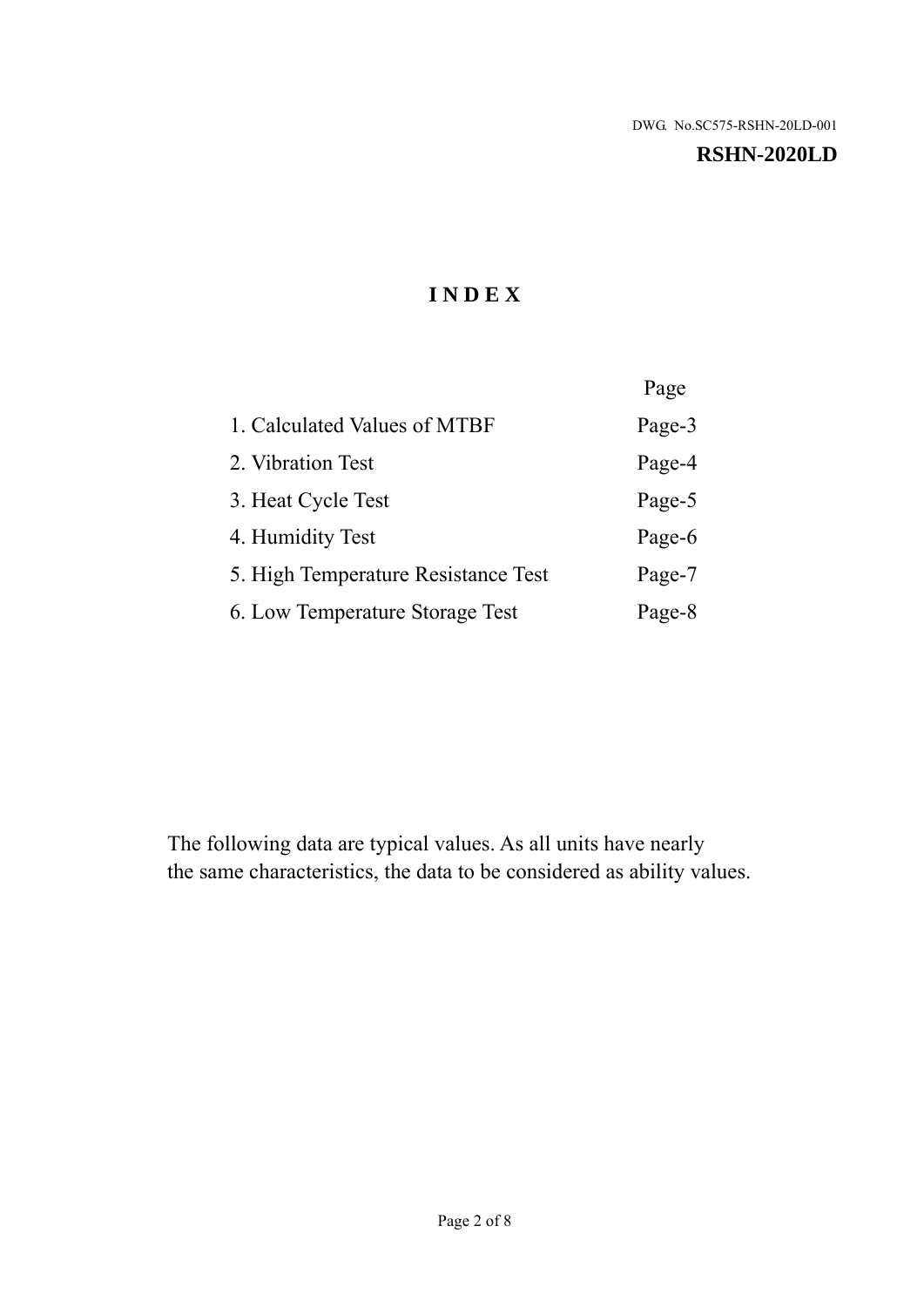#### **RSHN-2020LD**

## 1. Calculated values of MTBF

## MODEL : RSHN-2020LD

## (1) Calculating Method

 Calculated based on parts stress reliability projection of MIL-HDBK-217F NOTICE2.

Individual failure rates  $\lambda$  G is given to each part and MTBF is calculated by the count of each part.

$$
MTBF = \frac{1}{\lambda_{\text{equip}}} = \frac{1}{\sum_{i=1}^{n} N_i (\lambda_G \pi_Q)_i} \times 10^6 \text{ (hours)}
$$

| : Total equipment failure rate (Failure / $10^6$ Hours)                   |
|---------------------------------------------------------------------------|
| : Generic failure rate for the $\hbar$ generic part                       |
| (Failure/ $10^6$ Hours)                                                   |
| : Quantity of <i>i</i> th generic part                                    |
| : Number of different generic part categories                             |
| : Generic quality factor for the <i>i</i> th generic part ( $\pi Q = 1$ ) |
|                                                                           |

## (2) MTBF Values

GF : Ground, Fixed

 $MTBF = 5,410,084$  (Hours)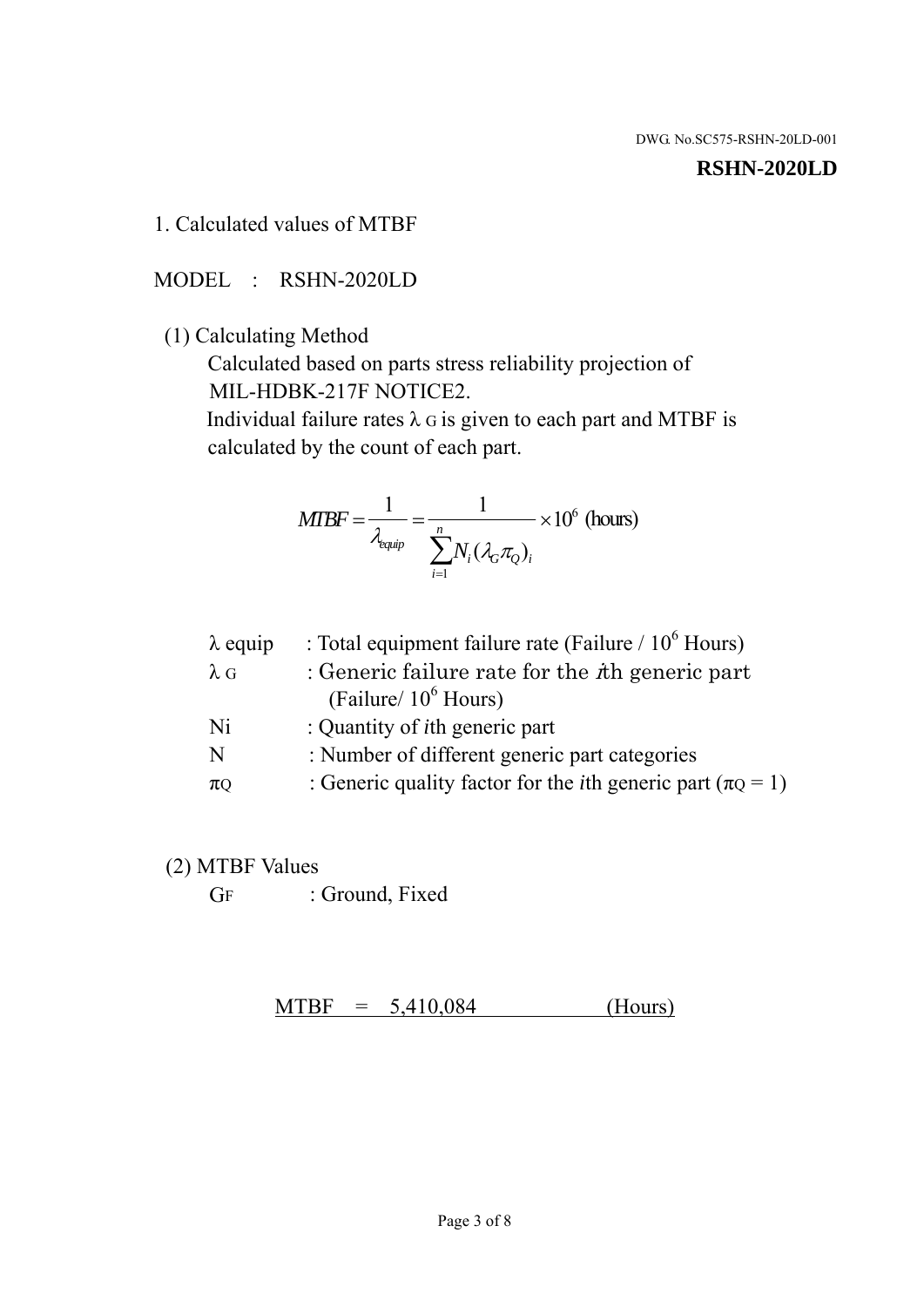### **RSHN-2020LD**

2. Vibration Test

## MODEL : RSHN-2020LD (Representation Product : RSEN-2030D)

- (1) Vibration Test Class Frequency Variable Endurance Test
- (2) Equipment Used Controller VS-1000-6, Vibrator 905-FN ( IMV CORP.)
- (3) The Number of D.U.T. (Device Under Test) 5 units
- (4) Test Condition
	- · Frequency : 10~55Hz
	- $\cdot$  Acceleration : 9.8m/s<sup>2</sup>, Sweep for 1 min.
	- · Dimension and times : X, Y and Z directions for 1 hour each.

## (5) Test Method

Fix the D.U.T. on the fitting-stage

# (6) Test Results

PASS

### Typical Sample Data

| Check item                         | Spec.                           |           | <b>Before Test</b>  | After Test        |
|------------------------------------|---------------------------------|-----------|---------------------|-------------------|
| Attenuation (dB)                   | Differential Mode: 25dBmin.     | $0.4$ MHz | 38.80               | 39.10             |
|                                    |                                 | 30 MHz    | 56.51               | 55.42             |
|                                    | Common Mode: 25dBmin.           | 2 MHz     | 36.23               | 36.01             |
|                                    |                                 | 30 MHz    | 37.14               | 36.63             |
| Leakage Current (mA)               | $1mA$ max. $(250V, 60Hz)$       | Line1     | 0.41                | 0.40              |
|                                    |                                 | Line2     | 0.41                | 0.40              |
| DC Resistance $(m\Omega)$          | $6m \Omega$ max.                |           | 3.62                | 3.60              |
| <b>Test Voltage</b>                | $L-L: 1768Vdc$ 60s.             |           |                     |                   |
|                                    | $L-E: 2500$ Vac 60s.            |           | OK                  | OK                |
| Isolation Resistance ( $M\Omega$ ) | $100M \Omega$ min. (500Vdc 60s) |           | $4.0 \times 10^{6}$ | $4.0 \times 10^6$ |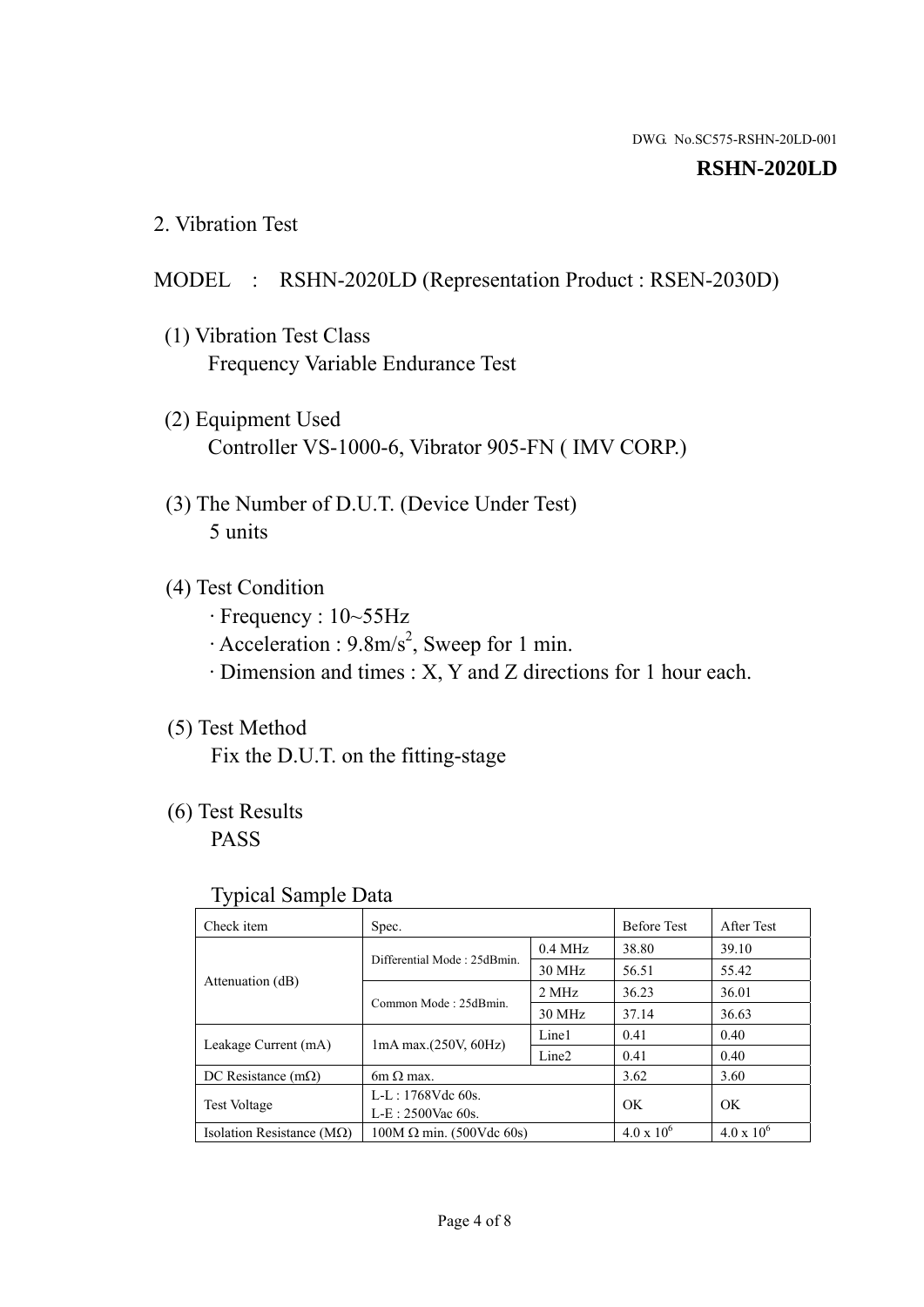1 cycle

30min.

3min.

30min.

3. Heat Cycle Test

## MODEL : RSHN-2020LD (Representation Product : RSEN-2030)

- (1) Equipment Used TEMPERATURE CHAMBER TSA-71H-W (ESPEC CORP.)
- (2) The Number of D.U.T. (Device Under Test) 5 units
- (3) Test Conditions
	- · Ambient Temperature : -25~+85°C · Test Cycles : 100cycles
- (4) Test Method

 Before the test check if there is no abnormal characteristics and put the D.U.T. in the testing chamber. Then test it in the above cycles, After the test is completed leave it for 1 hour at room temperature and check it if there is no abnormal each characteristics.

 $+85$ °C

 $-25$ °C

(5) Test Results

PASS

| <b>Typical Sample Data</b> |  |  |
|----------------------------|--|--|
|----------------------------|--|--|

| Check item                         | Spec.                           |                   | <b>Before Test</b> | After Test        |
|------------------------------------|---------------------------------|-------------------|--------------------|-------------------|
|                                    | Differential Mode: 25dBmin.     | $0.4$ MHz         | 40.06              | 40.06             |
|                                    |                                 | 30 MHz            | 55.64              | 57.12             |
| Attenuation (dB)                   | Common Mode: 25dBmin.           | 2 MHz             | 35.40              | 36.74             |
|                                    |                                 | 30 MHz            | 37.70              | 37.36             |
| Leakage Current (mA)               | $1mA$ max. $(250V, 60Hz)$       | Line1             | 0.41               | 0.49              |
|                                    |                                 | Line <sub>2</sub> | 0.42               | 0.48              |
| DC Resistance $(m\Omega)$          | 6m $\Omega$ max.                |                   | 3.48               | 3.22              |
| <b>Test Voltage</b>                | $L-L: 1768Vdc$ 60s.             |                   | OK                 | OK                |
|                                    | $L-E: 2500$ Vac 60s.            |                   |                    |                   |
| Isolation Resistance ( $M\Omega$ ) | $100M \Omega$ min. (500Vdc 60s) |                   | $9.5 \times 10^5$  | $9.4 \times 10^5$ |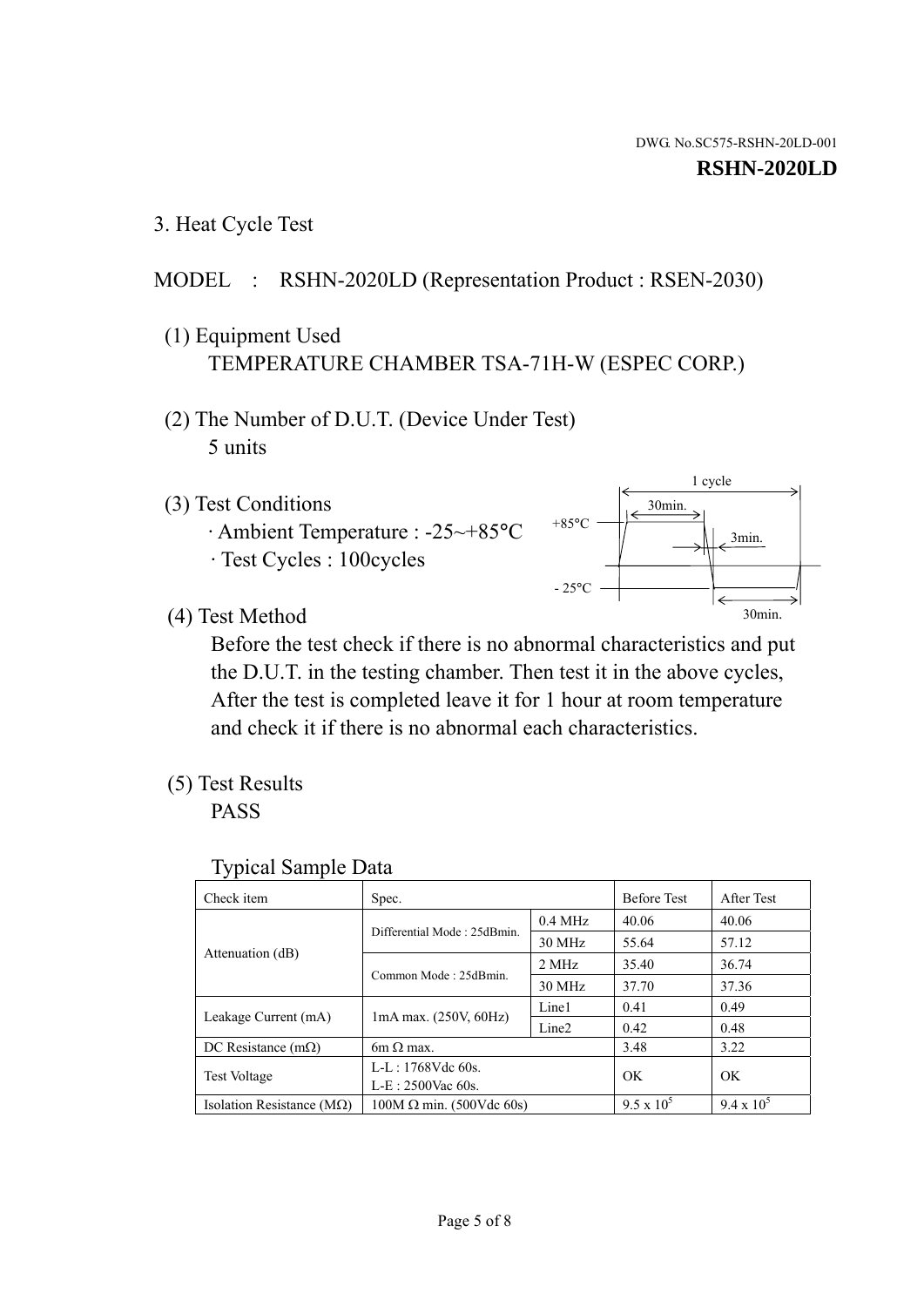4. Humidity Test

## MODEL : RSHN-2020LD (Representation Product : RSEN-2030)

- (1) Equipment Used TEMP. & HUMID. CHAMBER PR-4KT (ESPEC CORP.)
- (2) The Number of D.U.T. (Device Under Test) 5 units

## (3) Test Conditions

- · Ambient Temperature : +40°C
- · Test Time : 500 hours
- · Ambient Humidity : 90~95% RH No Dewdrop

## (4) Test Method

 Before the test check if there is no abnormal characteristics and put the D.U.T. in the testing chamber. Then test it in the above conditions. After the test is completed leave it for 1 hour at room temperature and check it if there is no abnormal each characteristics.

## (5) Test Results

PASS

| . .                                |                                 |                   |                     |                     |
|------------------------------------|---------------------------------|-------------------|---------------------|---------------------|
| Check item                         | Spec.                           |                   | <b>Before Test</b>  | After Test          |
| Attenuation (dB)                   | Differential Mode: 25dBmin.     | $0.4$ MHz         | 40.92               | 39.42               |
|                                    |                                 | 30 MHz            | 57.38               | 55.62               |
|                                    | Common Mode: 25dBmin.           | 2 MHz             | 36.16               | 36.22               |
|                                    |                                 | 30 MHz            | 37.34               | 37.92               |
| Leakage Current (mA)               | $1mA$ max. $(250V, 60Hz)$       | Line1             | 0.42                | 0.41                |
|                                    |                                 | Line <sub>2</sub> | 0.42                | 0.43                |
| DC Resistance (m $\Omega$ )        | $6m \Omega$ max.                |                   | 3.62                | 3.58                |
| <b>Test Voltage</b>                | $L-L: 1768Vdc$ 60s.             |                   | OK                  | OK.                 |
|                                    | $L-E$ : 2500Vac 60s.            |                   |                     |                     |
| Isolation Resistance ( $M\Omega$ ) | $100M \Omega$ min. (500Vdc 60s) |                   | $3.6 \times 10^{6}$ | $4.5 \times 10^{6}$ |

#### Typical Sample Data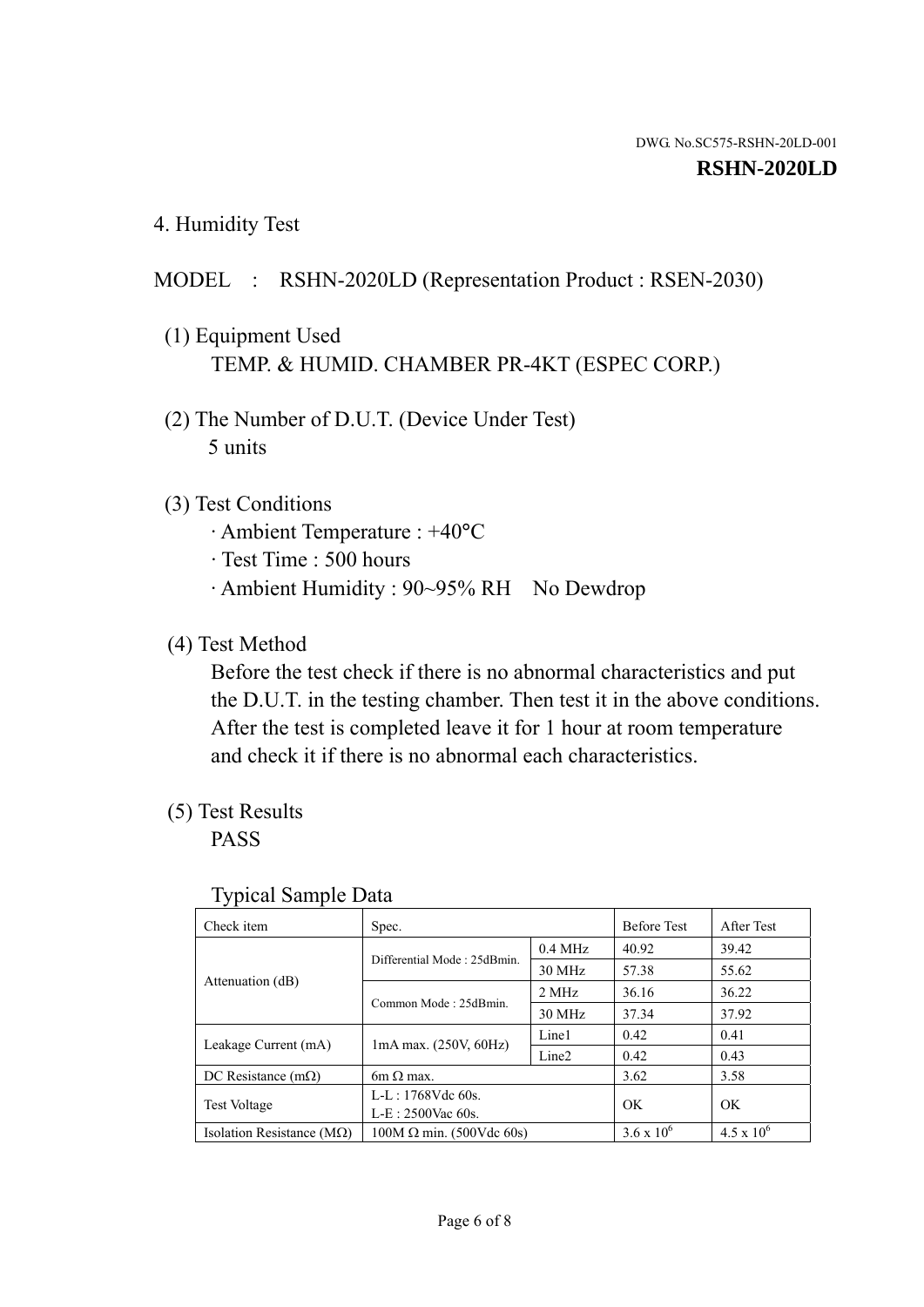5. High Temperature Resistance Test

# MODEL : RSHN-2020LD (Representation Product : RSEN-2060)

- (1) Equipment Used TEMPERATURE CHAMBER PHH-300 ( ESPEC CORP.)
- (2) The Number of D.U.T. (Device Under Test) 5 units
- (3) Test Conditions
	- · Ambient Temperature : +55°C
	- · Test Time : 500 hours
	- · Operating : DC 60A
- (4) Test Method

 Before the test check if there is no abnormal characteristics and put the D.U.T. in the testing chamber. Then test it in the above conditions. After the test is completed leave it for 1 hour at room temperature and check it if there is no abnormal each characteristics.

(5) Test Results

PASS

| J 1                                |                                 |                   |                     |                     |
|------------------------------------|---------------------------------|-------------------|---------------------|---------------------|
| Check item                         | Spec.                           |                   | <b>Before Test</b>  | After Test          |
| Attenuation (dB)                   | Differential Mode: 25dBmin.     | $0.2$ MHz         | 57.86               | 58.52               |
|                                    |                                 | 30 MHz            | 52.04               | 51.94               |
|                                    | Common Mode: 25dBmin.           | 2 MHz             | 35.90               | 36.04               |
|                                    |                                 | 30 MHz            | 26.60               | 27.62               |
| Leakage Current (mA)               | $1mA$ max. $(250V, 60Hz)$       | Line1             | 0.45                | 0.46                |
|                                    |                                 | Line <sub>2</sub> | 0.46                | 0.46                |
| DC Resistance $(m\Omega)$          | $3m \Omega$ max.                |                   | 2.22                | 2.24                |
| <b>Test Voltage</b>                | $L-L: 1768Vdc$ 60s.             |                   | OK                  | OK                  |
|                                    | $L-E: 2500$ Vac 60s.            |                   |                     |                     |
| Isolation Resistance ( $M\Omega$ ) | $100M \Omega$ min. (500Vdc 60s) |                   | $4.1 \times 10^{6}$ | $4.6 \times 10^{6}$ |

## Typical Sample Data